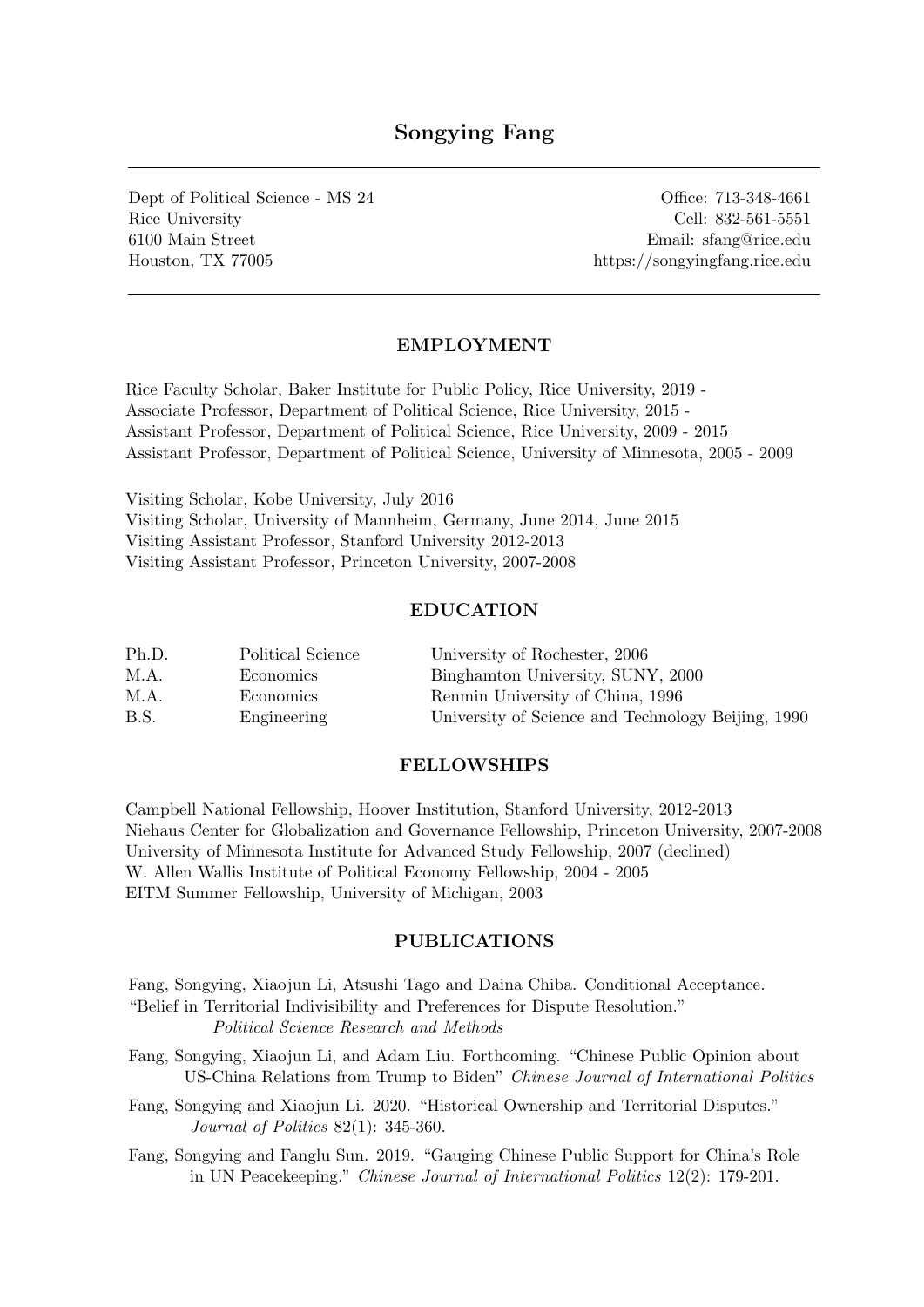- Fang, Songying, Xiaojun Li and Fanglu Sun. 2018. "China's Evolving Motivations and Goals in UN Peacekeeping Participation." International Journal 73(3): 464-473.
- Chapman, Terrence, Songying Fang, Xin Li, and Randall Stone. 2017. "Mixed Signals: IMF Lending and Capital Market." British Journal of Political Science 47(2): 329-349
- Chiba, Daina and Songying Fang. 2014. "Institutional Opposition, Regime Accountability, and International Conflict" Journal of Politics 76(3):798-813.
- Barnett, Michael, Songying Fang and Christoph Zuercher. 2014. "Compromised Peacebuilding." International Studies Quarterly 58 (3): 608-620.
- Fang, Songying, Jesse C. Johnson and Ashley Leeds. 2014. "To Concede or To Resist: The Restraining Effect of Military Alliances." International Organization 68 (4): 775-809.
- Fang, Songying, Amy Jaffe and Ted Temzelides. 2014. "New Alignments? The Geopolitics of Gas and Oil Cartels and the Changing Middle East" Economics of Energy and Environmental Policy 3 (1).
- Fang, Songying and Randall Stone. 2012. "International Organizations as Policy Advisors." International Organization 66 (4): 537-569.
- Fang, Songying and Erica Owen. 2011. "International Institutions and Credible Commitment of Nondemocracies." Review of International Organizations 6:141-162.
- Fang, Songying. 2010."The Strategic Use of International Institutions in Dispute Settlement" Quarterly Journal of Political Science 5(2):107-131.
- Fang, Songying and Kristopher W. Ramsay. 2010. "Outside Options and Burden-sharing in Nonbinding Alliances" Political Research Quarterly 63(2):188-202.
- Fang, Songying. 2008. "The Informational Role of International Institutions and Domestic Politics." American Journal of Political Science 52(2):304-321.

#### OTHER PUBLICATIONS

- "What Do Chinese People Think of Developed Countries? 2021 Edition A new survey shows small but important changes after the 2020 U.S. presidential election." (with Adam Liu and Xiaojun Li) The Diplomat (3/13/2021).
- "What Do Chinese People Think of Developed Countries? Perceptions of China have darkened in the United (with Adam Liu and Xiaojun Li) The Diplomat  $(12/18/2020)$ .
- "Trump-Kim Summit May Postpone: Breaking the US-DPRK Mistrust Requires A Credible Commitment from a Third Party." The Papers (in Chinese), May 23 2018.
- "Trump Victory Not a Defeat of the Elites by the Masses, but a Result of Deep Division in the American Electorate. " The Papers (in Chinese), Nov 23 2016.
- "China Should Explain Self-interest More Clearly in Its Foreign Policy Initiatives." The Papers (in Chinese), Jan 6 2016.

#### UNDER REVIEW & WORKING PAPERS

- "The Limit of American Public Support for Use of Force." (with Jared Oestman) R&R at Armed Forces and Society
- "Duterte's Popularity and Mass Attitudes toward China in the Philippines" (with Xiaojun Li) R&R at Journal of East Asian Studies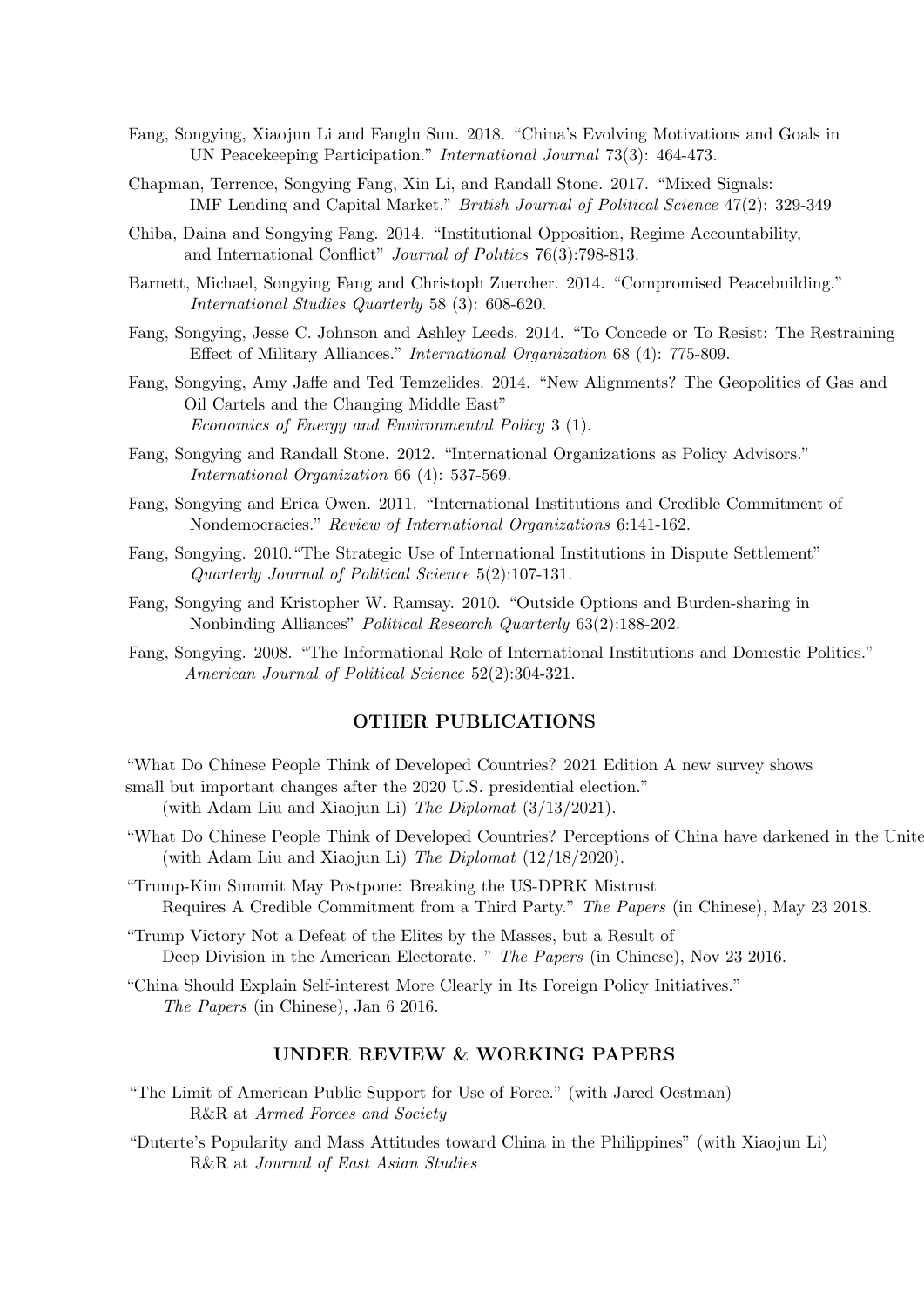"Unpacking 'the West': Chinese Public Attitudes towards Europe and the United States" (with Xiaojun Li and Adam Liu) Under Review

"Litigate or Not: Public Preferences for International Arbitration in Territorial Disputes." (with Xiaojun Li) Working Paper

### GRANTS

Co-investigator (with Xiaojun Li), Social Sciences and Humanities Research Council of Canada Insight Grant, 2018-2021

United States Institute of Peace, 2017-2018

2021 Bocconi University (November)

Co-investigator (with Xiaojun Li), Hampton Fund Research Grant in the Humanities and Social Sciences, University of British Columbia, 2014-2016

Grant-in-Aid of Research, University of Minnesota, 2006-2008

#### AWARDS

Runner-up, the Rice chapter of the Phi Beta Kappa national honor society's teaching award for an assistant professor 2012, 2013

NSF Grant for EITM Mentoring Faculty in Residence Support, Princeton 2012 NSF Grant for EITM Mentoring Faculty in Residence Support, UC-Berkeley 2010 EITM Best Poster Award, MPSA (with Kristopher W. Ramsay), 2004

### BOOKS IN CHINESE

- Book(with Yifeng Wu and Jian Wang): Market Economy and Government Intervention The Commercial Press (China 1998)
- Book Translation: Modern Business Cycle Theory (Edited by Robert Barro, Harvard Press 1989) The Commercial Press (China 1997, reprinted in 2018).

Book editing and translation, "A Positivist Approach to the Study of International Politics: An Anthology of Recent International Relations Literature in the United States." (Chinese translation of 8 selected formal IR articles, forthcoming).

#### INVITED PRESENTATIONS AND SMALL CONFERENCES

2020 Shanghai Jiao Tong University (July and December) 2019 University of British Columbia (March) Pacific International Politics Conference, Academia Sinica, Taiwan (June) Academia Sinica (June) George H. W. Bush Conference on U.S.-China Relations (Oct) Duke University "Getting China Right: A Global onference at Duke" (Dec) 2018 University of California, San Diego(April) University of Kentucky (April) Fudan University (May) 2018 Conference on Political Selection, Peking University (June) Chinese Academy of Social Sciences (July) IO 75th anniversary special issue workshop (University of Wisconsin, September) Political Reform in China 2018 (Baker Institute, Rice University, November) Tsinghua University (December)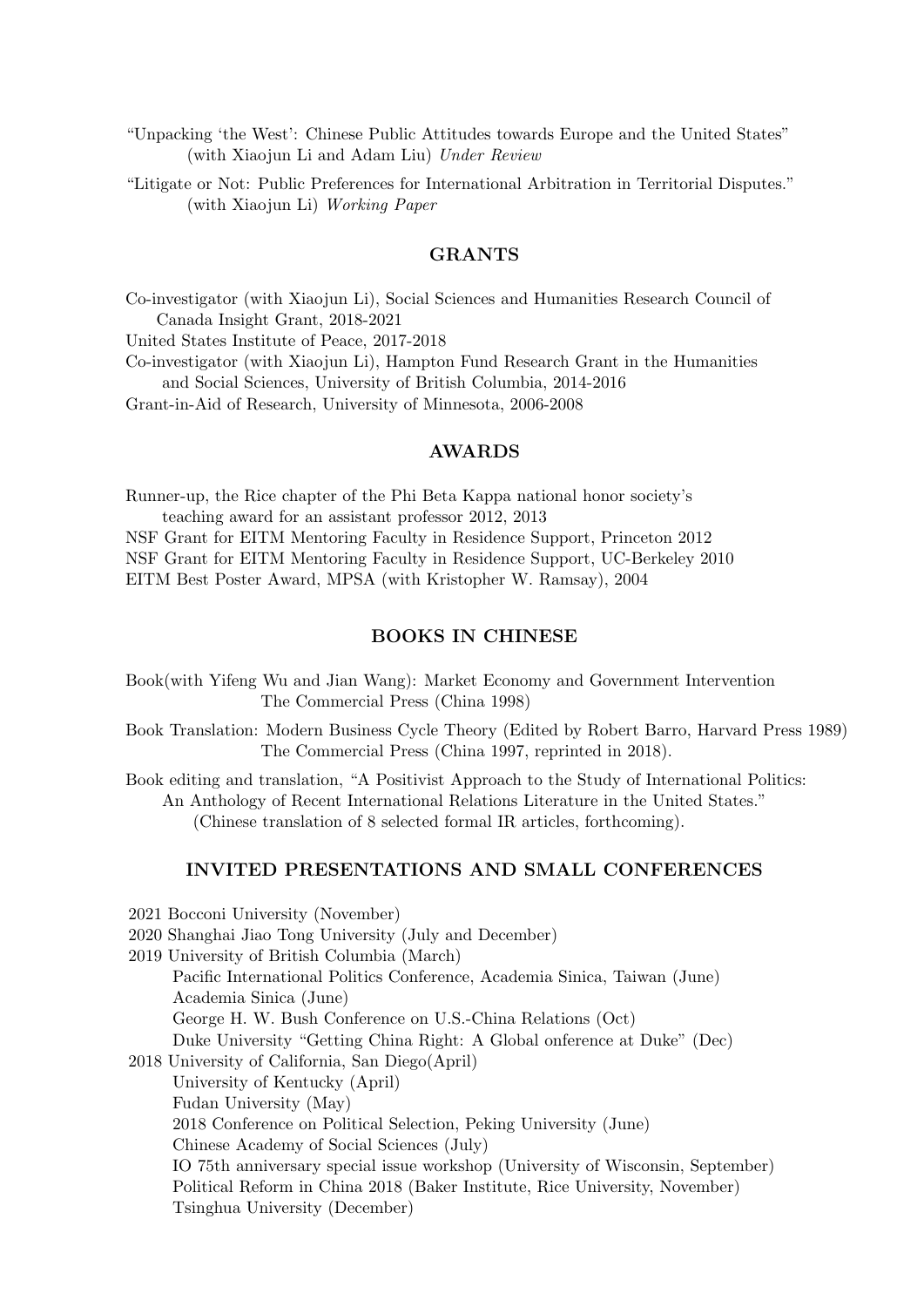| 2017 Pacific International Politics Conference, Yonsei University, South Korea (June)                   |
|---------------------------------------------------------------------------------------------------------|
| Institute of International Relations, Shanghai Academy of Social Sciences (July)                        |
| School of International and Public Affairs, Jilin University (Dec)                                      |
| 2016 University of Southern California (Feb)                                                            |
| "China-U.S. University and Think Tank Forum," Peking University (June)                                  |
| Workshop on "Empirical Implications of Bargaining Theory," Notre Dame (Oct)                             |
| 2015 University of Pennsylvania (Jan)                                                                   |
| Nanjing University (Dec)                                                                                |
| 2014 Duke University (Feb)                                                                              |
| University of Mannheim (June)                                                                           |
| University of Wisconsin-Madison (Dec)                                                                   |
| 2013 University of Illinois, Urbana Champaign (Feb)                                                     |
| Pacific Security Mini-Conference, San Francisco (April)                                                 |
| Conference on Theoretical and Quantitative International Relations Research, Princeton (May)            |
| 2012 5th Conference on the Political Economy of International Organizations, Villanova University (Jan) |
| Texas Triangle Conference, UT-Austin (Jan)                                                              |
| The International Politics of Autocracies, Rice (May)                                                   |
| EITM seminar, Princeton (June)                                                                          |
| Hoover-CASS (Chinese Academy of Social Sciences) Meeting, Stanford (Oct)                                |
| 2011 4th Conference on the Political Economy of International Organizations, ETH-Zurich (Jan)           |
| Workshop on Modeling International Institutions, Rochester (April)                                      |
| 2010 3rd Conference on the Political Economy of International Organizations, Georgetown (Jan)           |
| Conference on Game Theoretic Analysis of Conflict, Princeton (Feb)                                      |
| University of Notre Dame (April)                                                                        |
| EITM seminar, UC-Berkeley (June)                                                                        |
| University of Rochester (July)                                                                          |
| Rice University Economics (Sep)                                                                         |
| University of Pittsburgh (Nov)                                                                          |
| 2008 Princeton University Methods Workshop (Feb)                                                        |
| Rice University (Oct)                                                                                   |
| $UC$ -Davis $(Oct)$                                                                                     |
| Fudan University (Dec)                                                                                  |
| Nankai Univesity (Dec)                                                                                  |
| Conference on International Political Economy and China, Peking University (Dec)                        |
| 2007 Princeton University IR Seminar (Nov)                                                              |
| Rice University (Oct)                                                                                   |
| 2006 University of Wisconsin-Madison (Feb)                                                              |
| 2004 Texas A&M College Station (Oct)                                                                    |
| California Institute of Technology (Nov)                                                                |
| UNC - Chapel Hill (Nov)                                                                                 |
| University of Minnesota (Nov)                                                                           |
|                                                                                                         |

# PROFESSIONAL SERVICE

Editorial Board member, International Organization, 2017- Editorial Board member, American Political Science Review, 2016 -2020 Editorial Board member, Chinese Journal of International Politics, 2018- Editorial Board member, Korean Journal of International Studies 2014- Associate Editor, International Studies Quarterly, 2015- 2017 Editorial Assistant: Journal of Theoretical Politics, 2003 - 2005